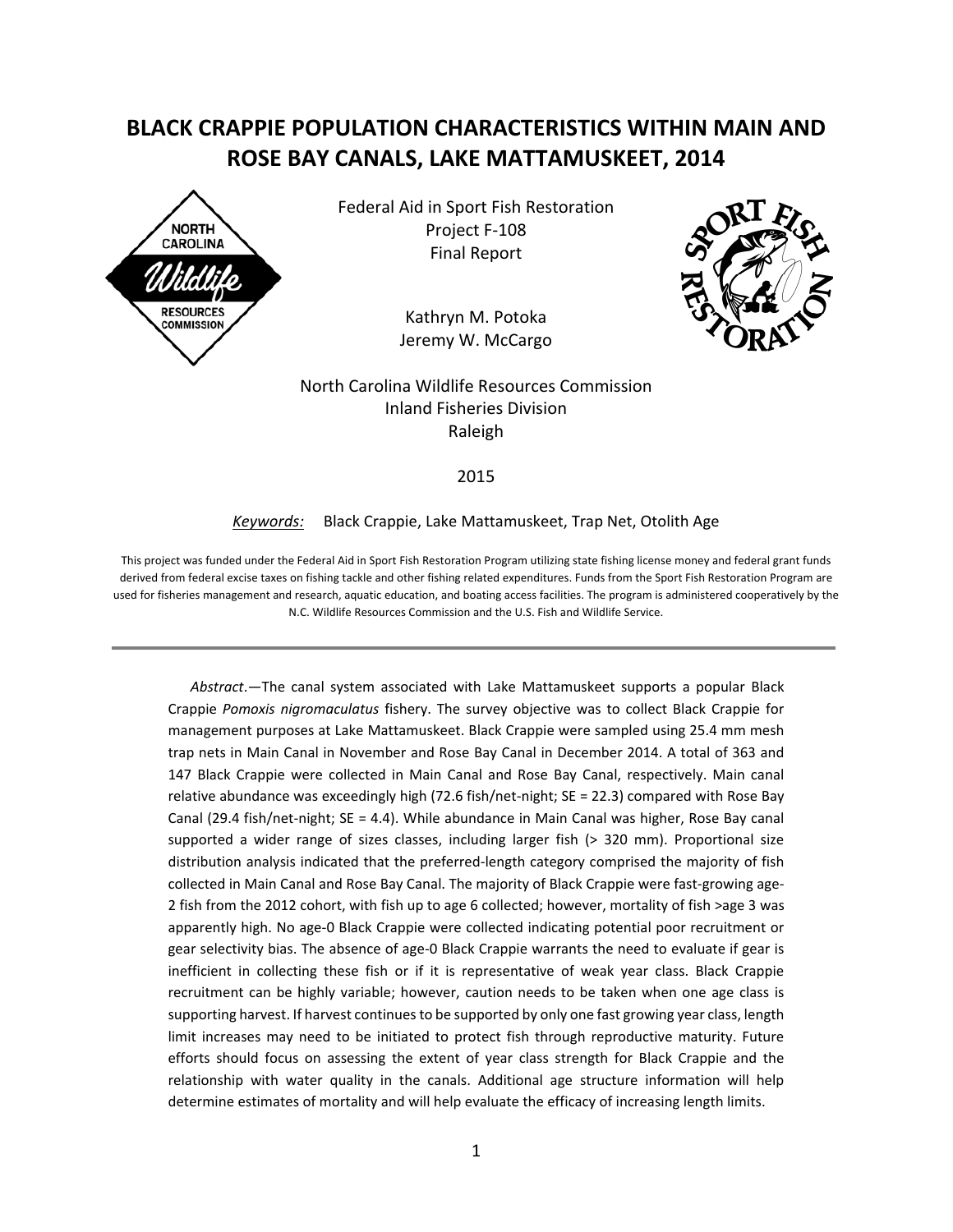Lake Mattamuskeet is a 16,194 ha natural lake located in Hyde County, North Carolina. The lake is encompassed by the Mattamuskeet National Wildlife Refuge managed by the U.S. Fish and Wildlife Service (USFWS) primarily for waterfowl and migratory bird habitat; however, the lake's fisheries resources have been recognized for their ecological, recreational, economic, and cultural importance. Lake Mattamuskeet is connected to the Pamlico Sound by four large drainage canals (Main, Lake Landing, Waupoppin, and Rose Bay), and each canal is equipped with water control structures designed to let excess water flow out of the lake, keeping average water depths generally less than 1 meter. These water control structures have the benefit of providing passage of Alewife *Alosa pseudoharengus* and Blueback Herring *A. aestivalis* into the lake during the spring; however, episodic saltwater intrusion into the lake can occur if gates malfunction or become lodged open by debris. Lake Mattamuskeet is divided by a causeway formed by N.C. Highway 94. Five concrete culverts enable the exchange of water between the east and west sections of the lake, but transfer is dependent on water level, wind speed, and direction. Water inputs to the lake come from direct precipitation as well as small canals that drain forested and agricultural areas. Additionally, landowners within the Mattamuskeet Drainage District are allowed to pump water from agricultural lands into canals feeding the lake, and landowners may pump water from adjoining canals for private waterfowl impoundments. United States Geological Survey (USGS) gaging stations were recently installed on the east side and west side of the lake; these stations allow for daily monitoring of lake levels and a suite of water quality parameters.

Lake Mattamuskeet and its associated canals boast a variety of fishing opportunities; anglers can catch Largemouth Bass *Micropterus salmoides*, Black Crappie *Pomoxis nigromaculatus,* Bluegill *Lepomis macrochirus*, and various estuarine species including Blue Crab *Callinectes sapidus,* Southern Flounder *Paralichthys lethostigma*, and Striped Mullet *Mugil cephalus*. Current fishing regulations established by the North Carolina Wildlife Resources Commission (NCWRC) include a 20 fish daily creel limit and minimum size limit of 8 inches (203 mm) for Black Crappie. Federal regulations prohibit boating, sport fishing, bow fishing, and crabbing 1 November–28 February, except in designated areas (USFWS 2010). The survey objective was to collect fisheries data needed to manage Black Crappie in Lake Mattamuskeet and its associated canals based on collections in Main and Rose Bay canals.

### **Methods**

Black Crappie were sampled using standard 25.4 mm mesh trap nets in Main Canal from 17 to 18 November and Rose Bay Canal from 3 to 4 December 2014. Nets were deployed at five sites in Main Canal and five sites in Rose Bay Canal and checked the following day (Figure 1). Soak time, set type (perpendicular or angled), and depth for each net sample were recorded. Total length (mm) and weight (g) were recorded for all Black Crappie collected. Sagittal otoliths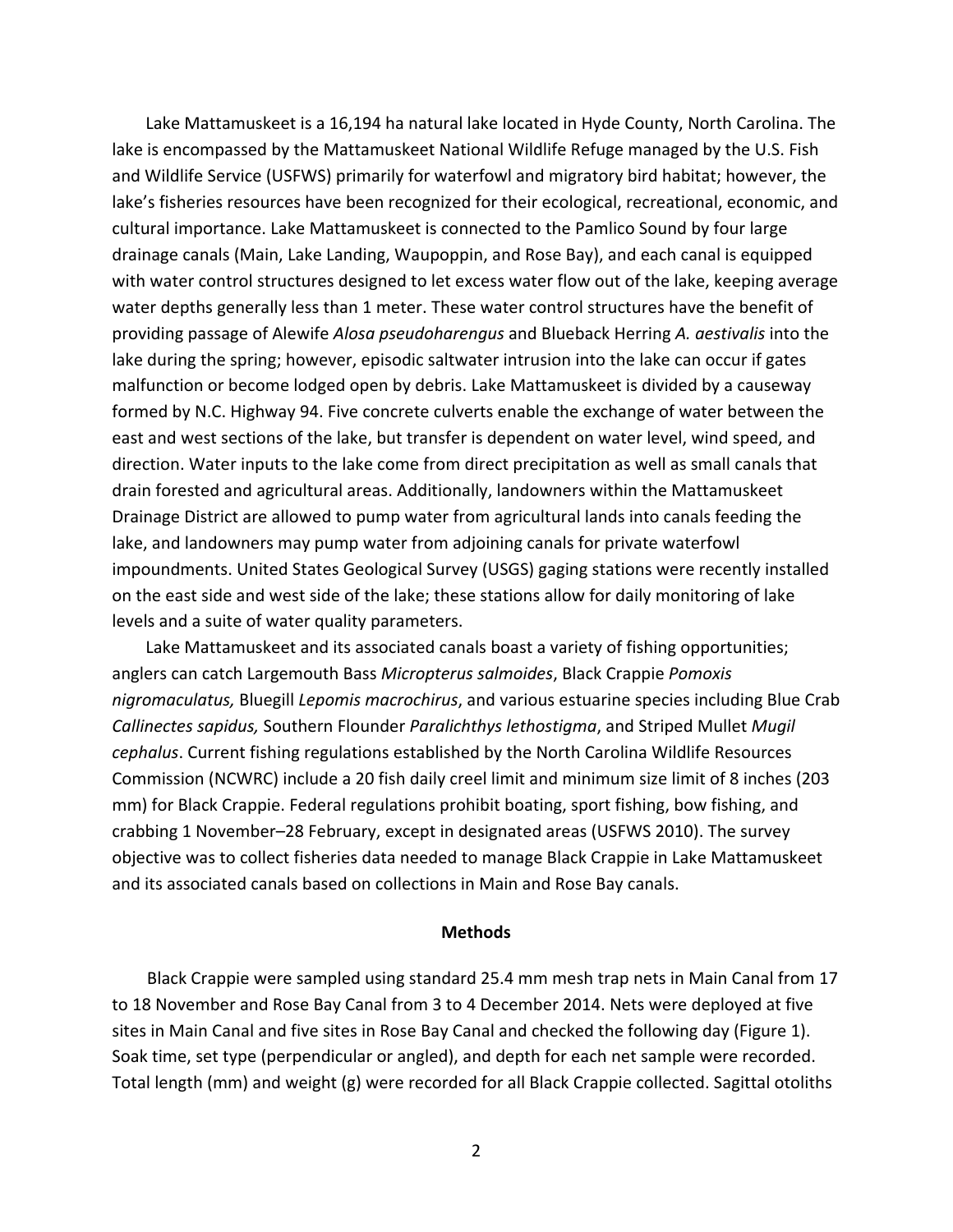were extracted from five Black Crappie per 10-mm length group from Main and Rose Bay canals for ageing purposes. To determine age, otoliths were read in whole view independently by two readers, using a dissecting microscope. Annuli (opaque bands) were counted; if otoliths were not readable in whole view, or age discrepancies occurred between readers, the otoliths were sectioned to obtain age.

All data analyses were conducted separately for Main Canal and Rose Bay Canal. Black Crappie relative abundance was indexed with catch-per-unit-effort (CPUE), expressed as the number of fish caught per net-night. Size structure of Black Crappie was evaluated with lengthfrequency distributions and calculations of proportional size distribution (PSD) and incremental PSD metrics (Guy et al. 2007). Stock, quality, preferred, and memorable minimum lengths were 130, 200, 250, and 300 mm, respectively (Gabelhouse 1984).

Black Crappie body condition was assessed with a relative weight index (*Wr*) described by Wege and Anderson (1978). Relative weight was calculated as,

$$
Wr = \left(\frac{W}{Ws}\right) * 100
$$

where *W* is the measured weight (g) of each fish, and *Ws* is a length-specific standard weight. The *Ws* equation for Black Crappie was  $log_{10}$  (*Ws*) = -5.618 + 3.345\*log<sub>10</sub> (TL) as described by Murphy et al. (1991). Fish less than stock-length were excluded from the relative weight analysis. Mean relative weight of Black Crappie was calculated for PSD length groups. Length and weight data were  $log_{10}$ -transformed for linear regression analysis.

Age structure of Black Crappie was assessed with age frequency and mean length at age analyses. An age-length key was generated from subsampled Black Crappie and was used to assign ages for un-aged fish. Age and growth parameters of Black Crappie were evaluated by calculating mean length at age and von Bertalanffy growth models using FAST 3.0 software (Slipke and Maceina 2013).

#### **Results**

In November 2014, 363 Black Crappie were collected during five net-nights in Main Canal resulting in a mean CPUE of 72.6 fish/net-night (SE=32.3; Figure 2). Relative abundance varied widely in Main Canal (range 21–200 fish/net-night). In Rose Bay Canal, 147 Black Crappie were collected in five net-nights, and mean CPUE was 29.4 fish/net-night (SE=4.4; Figure 2). Relative abundance for Black Crappie collected in Main Canal during 2014 was higher than surveys using 25.4-mm trap nets in 2013, when CPUE was 22.5 fish/net-night in Main Canal (Table 1 and Figure 2). In Rose Bay Canal, however, relative abundance in 2014 was similar to 25.4-mm trap net survey results in 2013 (26.1 fish/net-night; Potoka et al. 2014; Table 1 and Figure 2).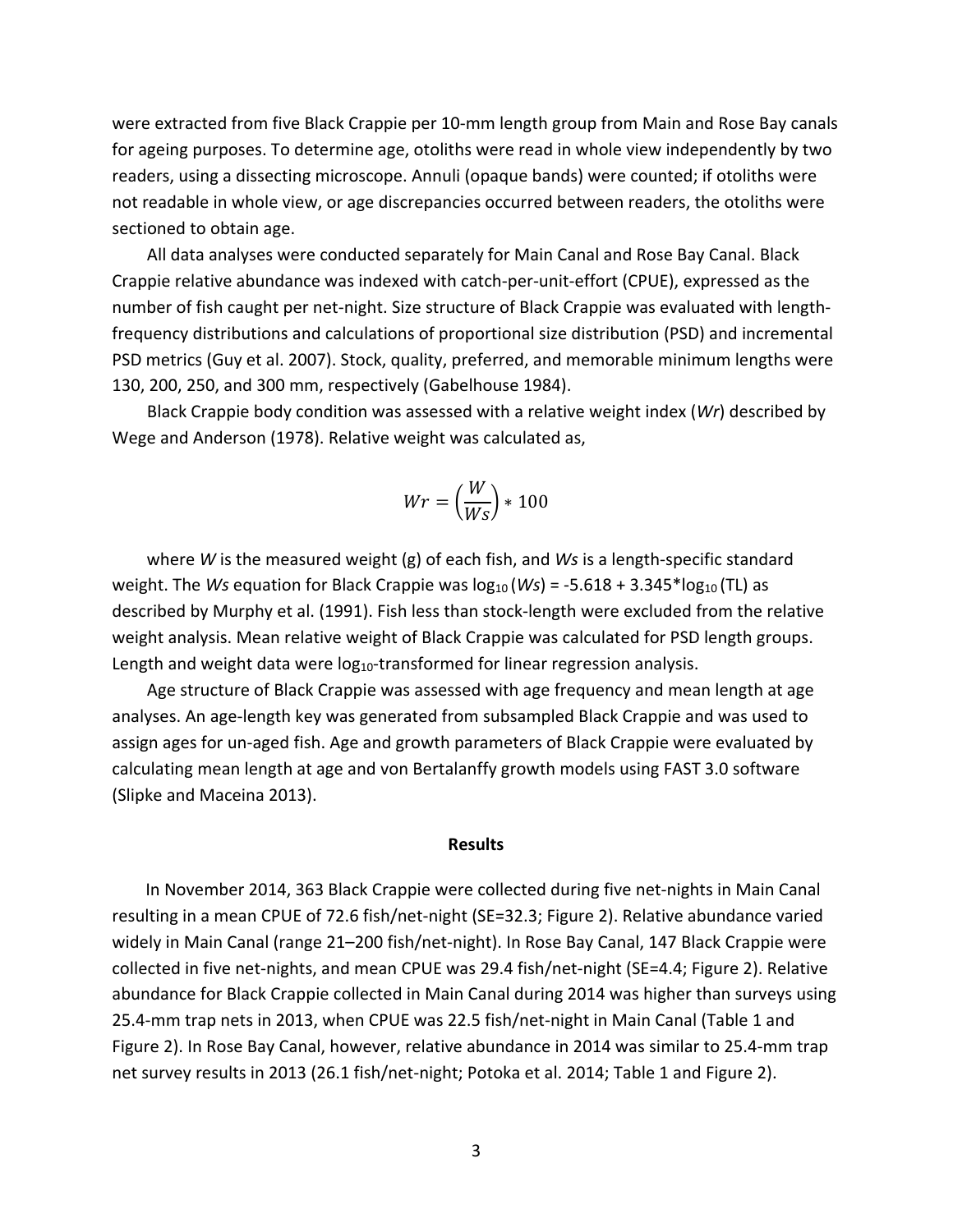Length frequency distributions of Black Crappie in Main Canal and Rose Bay Canal were similar and both contained unimodal peaks at 280–290 mm (Figure 3). A wide range of sizes was present; fish lengths ranged from 169 to 318 mm in Main Canal and from 128 to 345 mm in Rose Bay Canal (Figure 3). The proportion of collected Black Crappie available for angler harvest was 98% in Main Canal and 92% in Rose Bay Canal. Similar to 2013 surveys, few Black Crappie less than stock length (130 mm) were collected in Rose Bay, and none were collected in Main Canal. Additionally, no fish <100 mm were collected.

Analysis of Black Crappie PSD indicated a population comprised of large individuals (Figure 4). The calculated PSD values for Main Canal (98%) and Rose Bay Canal (94%) were higher than values that reflect balanced populations (30–60) in Piedmont reservoirs (Oakley and Dorsey 2013; Figure 4). PSD  $_{P-M}$  and PSD  $_{M-T}$  values in Main and Rose Bay canals revealed Black Crappie >250 mm comprised a relatively high percentage of the population (80%). Preferred length (250 mm) fish made up the largest proportion of available fish in Main Canal (75%) and Rose Bay Canal (55%); Figure 4). Black Crappie greater than quality length comprised 96% of total catch and were available for capture in high proportions in Main (98%) and Rose Bay (93%) canals.

Otolith age was assessed for 138 Black Crappie by two independent readers. Initial agreement between both readers was 93%, and discrepancies of the remaining ages were resolved in concert. Ages for all un-aged fish (n=372) in the sample were assigned using an agelength key generated from the 138 aged Black Crappie. Five age groups (age 1–4 and 6) were represented (Figure 5). In Main Canal, fish ages ranged from 1 to 3, and in Rose Bay Canal, ages ranged from 1 to 6 (Figure 5). Age-2 (2012 cohort) individuals dominated Black Crappie catch in both canals; of 510 Black Crappie collected in net surveys, 4% were age 1, 80% were age 2, 14% were age 3, and 2% were  $\geq$  age 4.

Mean length at age of Black Crappie was estimated for each canal sample. Similar to 2013 survey results, the 2012 cohort exhibited extremely high growth rates and reached preferred length in their third growing season (Figures 6 and 7). The 2012 year class (age-2) exhibited extremely fast growth (276 mm by the end of the second growing season) that may be a result of reduced competition with the less abundant 2011 year-class and older fish. Future survey efforts should determine if Black Crappie growth rates and year class formation are influenced by variable environmental conditions.

Body condition of Black Crappie collected in Main and Rose Bay canals was good, suggesting growth is not limited by prey availability. Mean *Wr* was >90 for stock, quality, preferred, and memorable length fish (Figure 8). Mean *Wr* of Black Crappie in Main Canal increased from stock to memorable length. In Rose Bay Canal mean *Wr* of Black Crappie increased from stock to preferred length and declined for memorable length fish; however, *Wr* remained above 90 for all length groups and did not indicate poor condition. Log<sub>10</sub> transformed weight and length regression equations calculated for each canal indicate good growth of Black Crappie. The slope associated with the standard weight equation for Black Crappie from various

4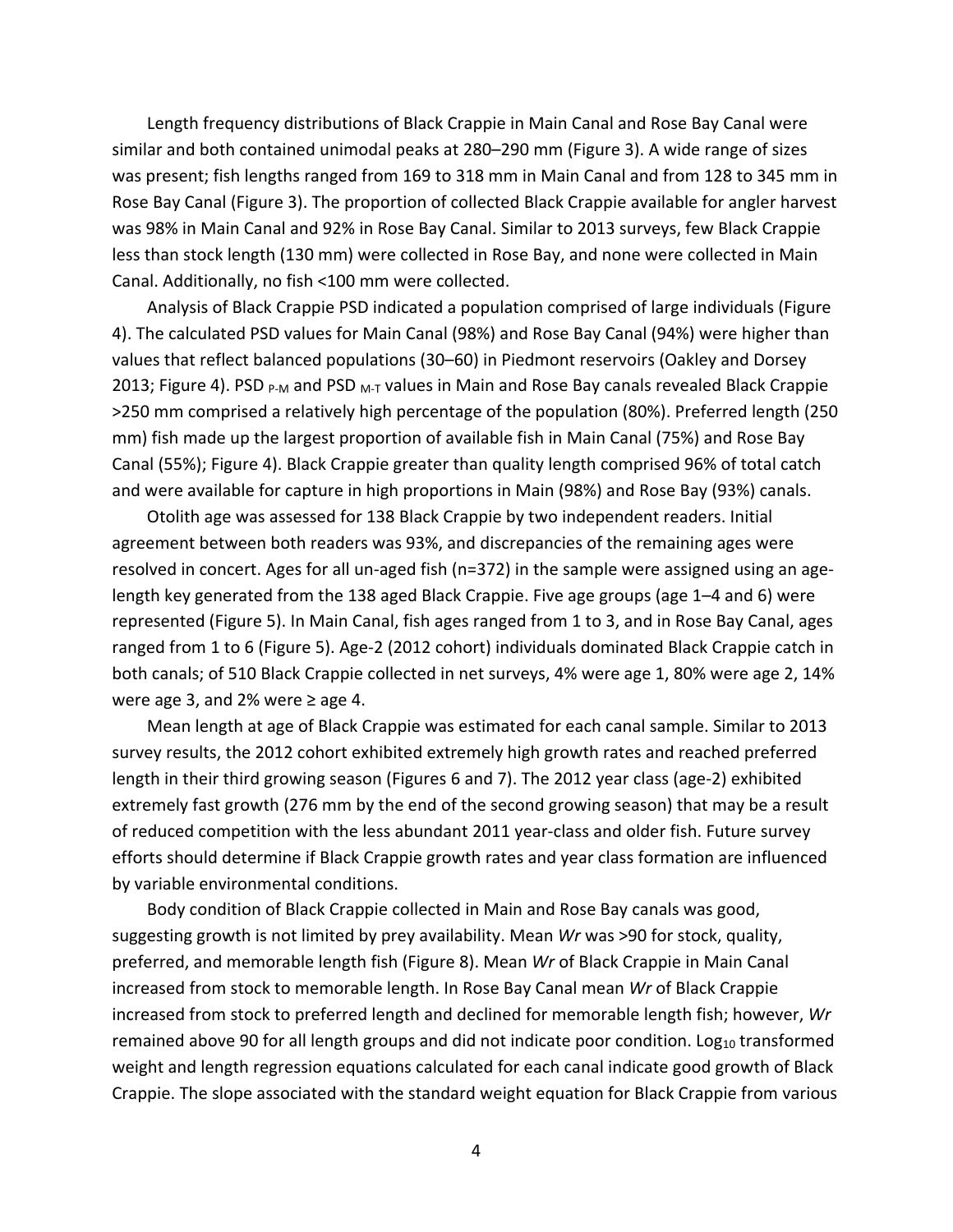Black Crappie populations in North America is 3.345 (Murphy et al. 1991). Slopes calculated for Black Crappie were 3.66 for Main Canal and 3.48 Rose Bay Canal, indicating that Black Crappie weight increased proportional to length at a faster rate than the standard weight estimations (Figures 9 and 10).

## **Discussion**

Relative abundance of Black Crappie in Main Canal was exceedingly high compared with past years but was largely driven by one net set that collected 200 Black Crappie in one night. Despite this occurrence, relative abundance in Main Canal was still high and would have been similar to Rose Bay Canal if the net with the high catch had been excluded from analysis. While Main Canal had a higher abundance of Black Crappie, Rose Bay Canal supported a wider range of size classes and larger fish. Good numbers of preferred length Black Crappie should be available for anglers fishing in both canals in 2015; however, harvest will likely be supported almost entirely by the 2012 year class.

Recruitment in Black Crappie populations is known to fluctuate due to density-dependent competition and variable environmental conditions (Allen and Miranda 2001). In 2014, Black Crappie age distributions for both canals were dominated by age-2 fish from the 2012 cohort. The 2012 cohort was also strongly represented in the 2013 survey as age-1 fish indicating a strong year class (Potoka et al. 2014). Despite high overall catch rates, abundance of age-1 Black Crappie was low in 2014, which suggests poor recruitment for the 2013 cohort. Poor recruitment may have resulted from the lack of older, spawning fish in the population during 2013 (Potoka et al. 2014), or environmental conditions may have restricted reproduction or recruitment in 2013. Fish >age 3 were also lacking in the 2014 sample suggesting low recruitment or high mortality rates for older cohorts. The angler creel surveys conducted concurrently at Lake Mattamuskeet will provide valuable information regarding harvest and fishing mortality.

The lack of age-0 Black Crappie in 2014 was likely a result of gear selectivity bias and was not necessarily an indication of year class failure. Standard trap-nets with 25.4 mm mesh do not typically catch age-0 crappies in Piedmont reservoirs of North Carolina (Oakley and Dorsey 2013). Because Black Crappie typically reach reproductive maturity after their second growing season, the highly abundant 2012 cohort could have produced a strong cohort in 2014 if environmental conditions were suitable for spawning and recruitment. Continued trap net sampling in fall 2015 should confirm the presence of a 2014 cohort. Survey efforts in 2015 should also implement use of an experimental set of 12.7 mm mesh trap nets to determine presence of age-0 fish and attempt to predict year class strength at an earlier time frame.

Mortality estimates are necessary for fisheries managers to understand population dynamics and evaluate regulations of harvested fish stocks (Miranda and Bettoli 2007).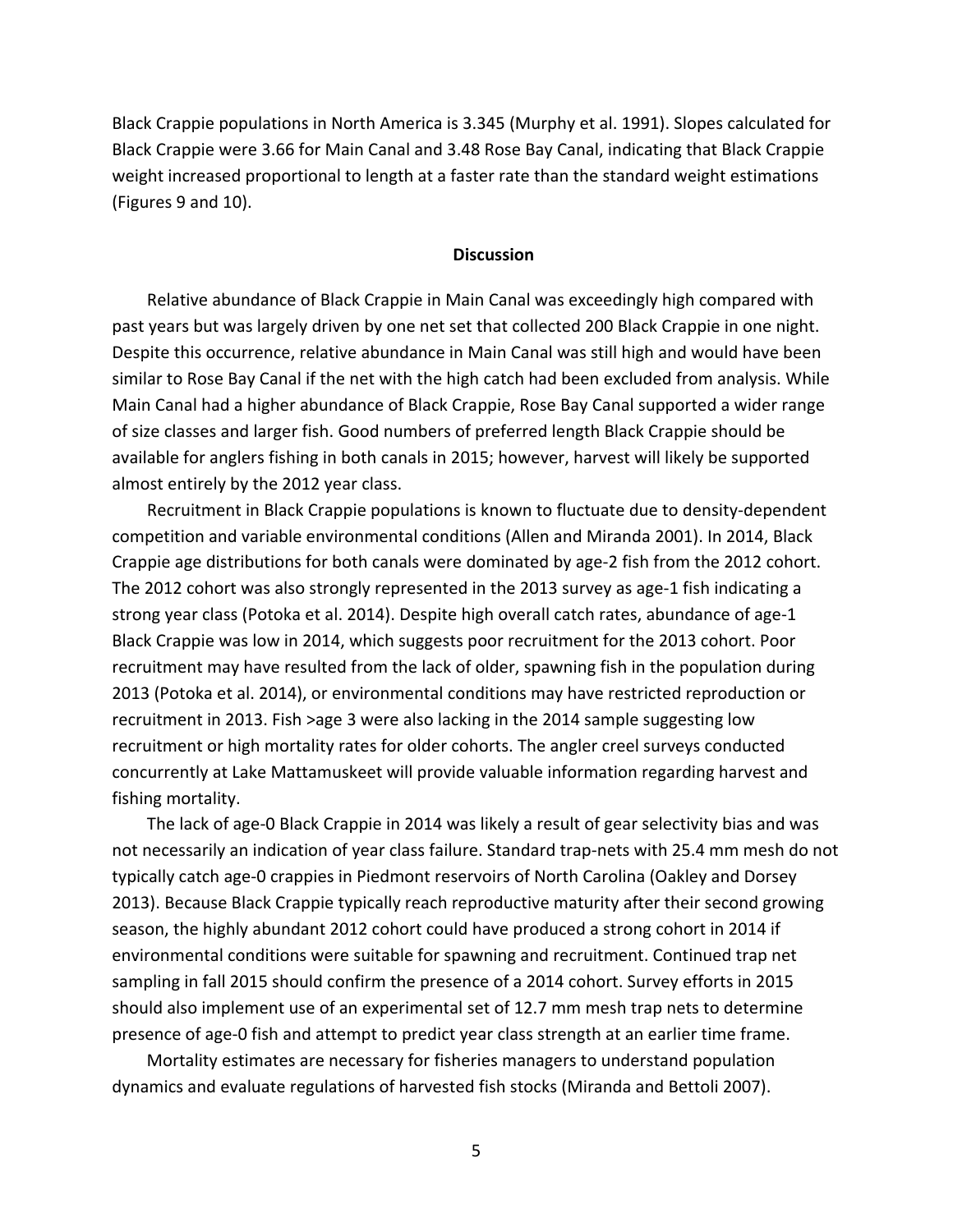Traditional catch curve analysis could not be used to estimate mortality rates because of the variable recruitment apparent in the Lake Mattamuskeet Black Crappie population. It may become necessary to protect fast-growing year classes by increasing the length limit if variable recruitment continues to limit the number of abundant year classes in the population. Additional years of catch at age data are necessary to conduct a cohort analysis to estimate mortality of the strong 2012 year class, which can be used to evaluate the efficacy of increasing the minimum length limit. If survival is increased by altering the length limit, greater numbers of memorable-sized Black Crappie and a more stable population may result. Continued sampling is necessary to document future recruitment failures, changes in abundance, and age distributions.

# **Management Recommendations**

- 1. Increase the minimum length limit for Black Crappie from 8 inches to 10 inches and maintain the daily bag limit at 20 fish.
- 2. Collect Black Crappie annually each fall in Main and Rose Bay canals with standard, 25.4 mm mesh trap nets to evaluate regulation and monitor population characteristics. Although Black Crappie concentrate in these canals during the fall which improves their catchability, consideration should be given to establishing sampling sites in main lake locations when possible.
- 3. Utilize 12.7-mm mesh trap nets to determine if gear efficiency is better for small (age-0) Black Crappie.
- 4. Collect Black Crappie otoliths in 2015 for age structure analysis to estimate mortality rates using Chapman Robson method.
- 5. Install data loggers at selected locations throughout canals to capture water quality data, especially salinity and temperature.
- 6. Conduct maturation and fecundity analysis for Black Crappie to provide insight to the age-at-maturation at Lake Mattamuskeet.

# **Acknowledgments**

We appreciate the cooperation of Pete Campbell, manager of the Mattamuskeet National Wildlife Refuge, for allowing us boating access to Main Canal and Rose Bay Canal during the closed boating season. Finally, we thank Kevin Dockendorf and Chad Thomas for helpful comments on previous versions of this report.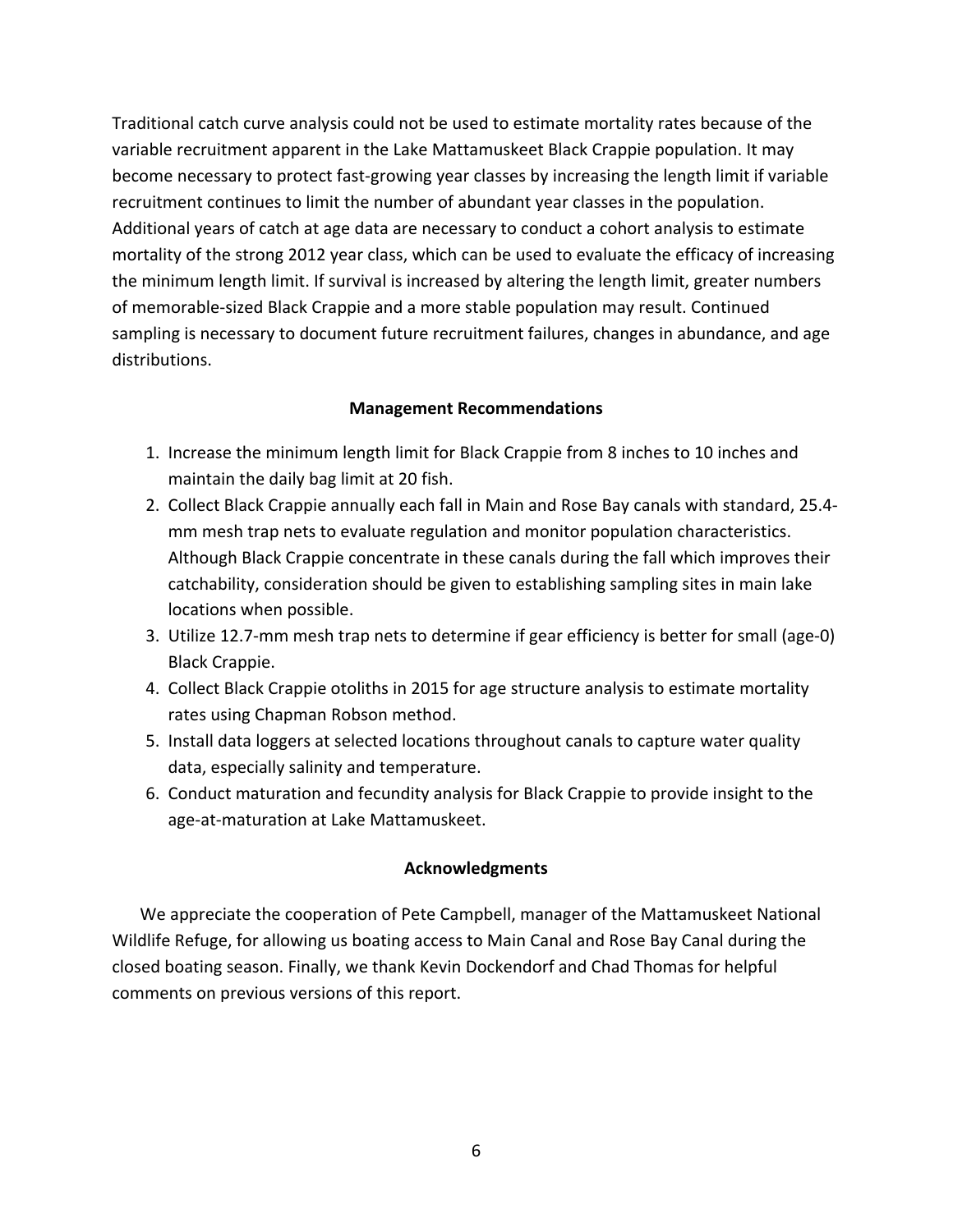## **References**

- Allen, M. S., and L. E. Miranda. 2001. Quasi-cycles in crappie populations are forced by interactions among population characteristics and environment. Canadian Journal of Fisheries and Aquatic Sciences 58:594–601.
- Gabelhouse, D. W., Jr. 1984. A length-categorization system to assess fish stocks. North American Journal of Fisheries Management 4:273–285.
- Guy, C. S., R. M. Neumann, D. W. Willis, and R. O. Anderson. 2007. Proportional size distribution (PSD): a further refinement of population size structure index terminology. Fisheries 32:348.
- Miranda, L. E., and P.W. Bettoli. 2007. Mortality. Pages 229–277 *in* C. S. Guy and M. L. Brown, editors. Analysis and interpretation of freshwater fisheries data. American Fisheries Society, Bethesda, Maryland.
- Murphy, B. R., D. W. Willis, and T. A. Springer. 1991. The relative weight index in fisheries management: status and needs. Fisheries 16(2):30–38.
- Oakley, N. C., and L. Dorsey. 2013. Data collection and analysis guidelines for the Piedmont Region. North Carolina Wildlife Resources Commission, Federal Aid in Sport Fish Restoration, Project F-108, Final Report, Raleigh.
- Potoka, K. M., and J. W. McCargo. 2014. Sportfish population dynamics in Lake Mattamuskeet, 2013, and discussion of an active lake level management plan to enhance these fisheries. North Carolina Wildlife Resources Commission, Federal Aid in Sport Fish Restoration, Project F-108, Final Report, Raleigh.
- Thomas, C. D. 1997. Assessment of the fish community in Rose Bay and Main Canals, Lake Mattamuskeet. North Carolina Wildlife Resources Commission, Federal Aid in Sport Fish Restoration, Project F-22, Final Report, Raleigh.
- USFWS (U.S. Fish and Wildlife Service). 2010. Mattamuskeet National Wildlife Refuge sport fishing regulations. Mattamuskeet National Wildlife Refuge, Swanquarter, North Carolina.
- Wege, G. J., and R. O. Anderson. 1978. Relative weight (Wr): a new index of condition for Largemouth Bass. Pages 79–91 *in* G. Novinger and J. Dillard, editors. New approaches to the management of small impoundments. American Fishery Society, North Central Division, Special Publication 5, Bethesda, Maryland.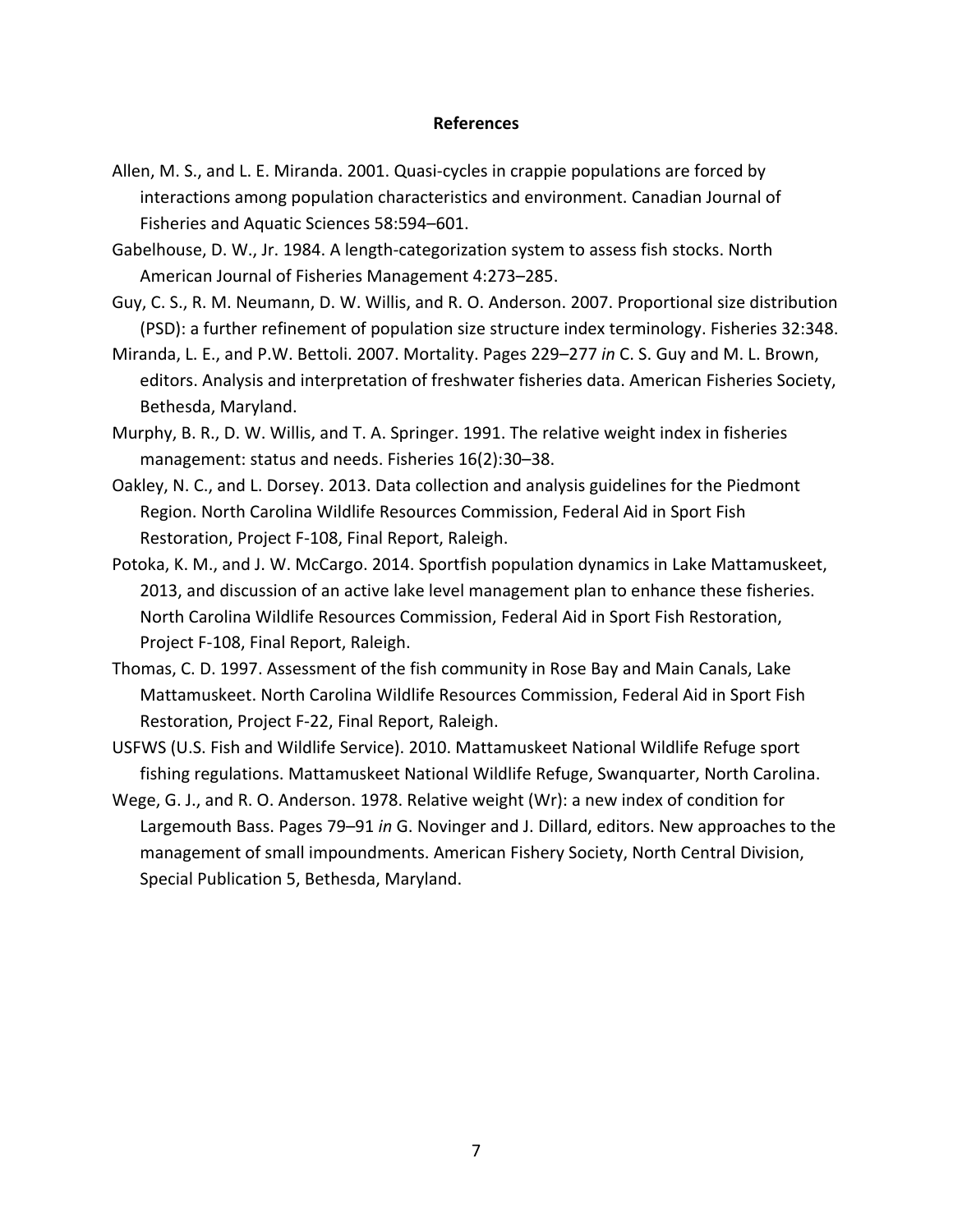| Date       | Canal    | <b>Net</b>      | <b>Net Nights</b> | Set Type             | n   |
|------------|----------|-----------------|-------------------|----------------------|-----|
| 11/5/2013  | Main     | MC4             | $\mathbf{1}$      | <b>PERPENDICULAR</b> | 52  |
| 11/5/2013  | Main     | MC <sub>6</sub> | $\mathbf{1}$      | PERPENDICULAR        | 24  |
| 11/7/2013  | Main     | MC4             | $\overline{2}$    | PERPENDICULAR        | 14  |
| 11/7/2013  | Main     | MC <sub>6</sub> | $\overline{2}$    | PERPENDICULAR        | 14  |
| 11/17/2014 | Main     | MC1             | $\mathbf{1}$      | <b>PERPENDICULAR</b> | 41  |
| 11/17/2014 | Main     | MC <sub>2</sub> | $\mathbf{1}$      | PERPENDICULAR        | 200 |
| 11/17/2014 | Main     | MC <sub>3</sub> | $\mathbf{1}$      | <b>PERPENDICULAR</b> | 21  |
| 11/17/2014 | Main     | MC4             | $\mathbf{1}$      | <b>PERPENDICULAR</b> | 56  |
| 11/17/2014 | Main     | MC5             | $\mathbf{1}$      | PERPENDICULAR        | 45  |
|            |          |                 |                   |                      |     |
| 11/6/2013  | Rose Bay | RB4             | $\overline{2}$    | PERPENDICULAR        | 68  |
| 11/6/2013  | Rose Bay | RB <sub>5</sub> | $\overline{2}$    | ANGLED               | 109 |
| 11/5/2013  | Rose Bay | RB9             | $\mathbf{1}$      | ANGLED               | 7   |
| 11/6/2013  | Rose Bay | RB <sub>9</sub> | $\mathbf{1}$      | ANGLED               | 9   |
|            |          |                 |                   |                      |     |
| 12/3/2014  | Rose Bay | RB1             | 1                 | ANGLED               | 31  |
| 12/3/2014  | Rose Bay | RB <sub>2</sub> | $\mathbf{1}$      | PERPENDICULAR        | 35  |
| 12/3/2014  | Rose Bay | RB <sub>3</sub> | $\mathbf{1}$      | ANGLED               | 15  |
| 12/3/2014  | Rose Bay | RB4             | $\mathbf{1}$      | ANGLED               | 25  |
| 12/3/2014  | Rose Bay | RB <sub>5</sub> | 1                 | PERPENDICULAR        | 41  |

TABLE 1.—Collection date, canal, net identifier, soak time, set type (perpendicular or angled), and number of Black Crappie collected in 25.4 mm mesh trap nets in 2013 and 2014.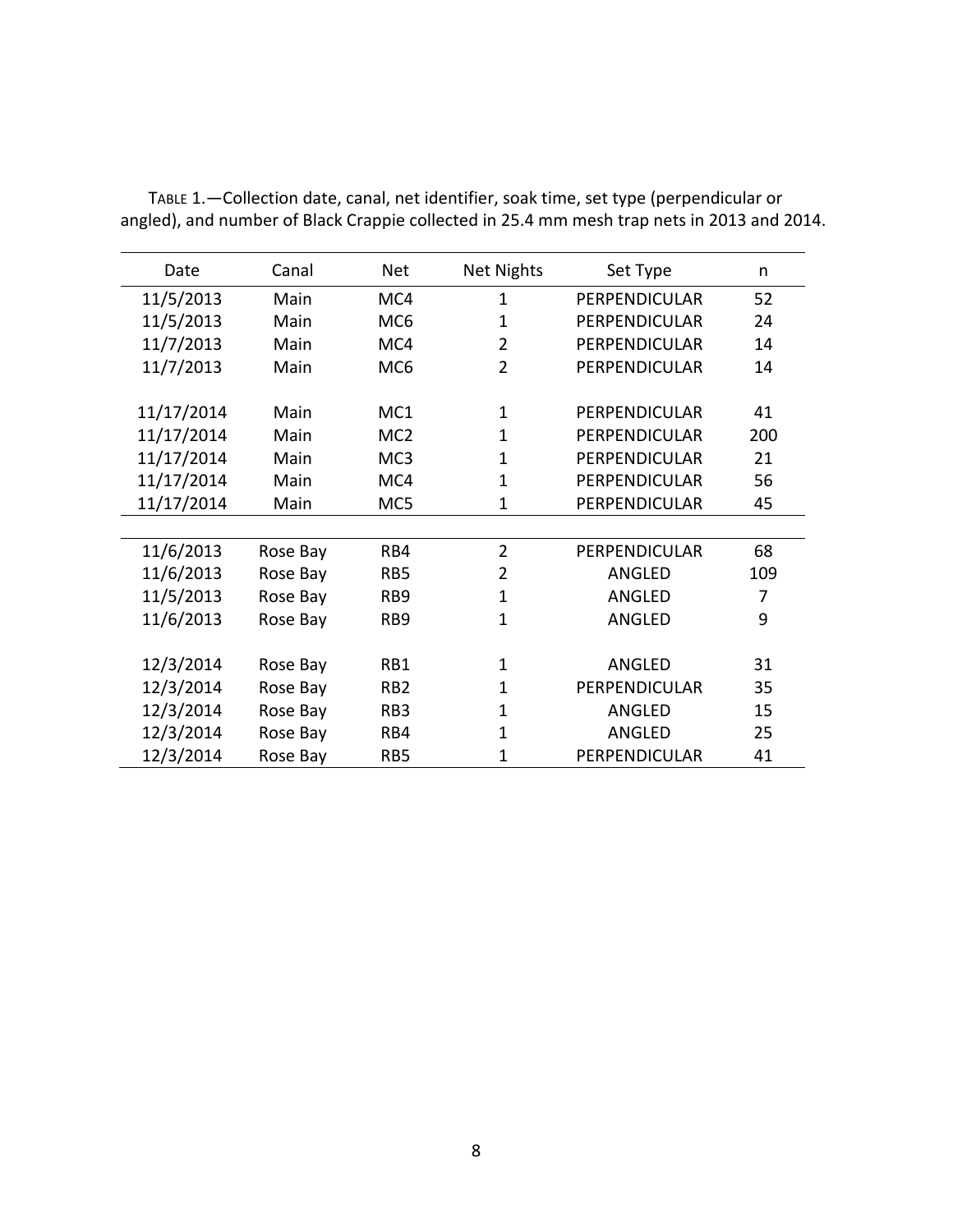

FIGURE 1.—Trap net survey site locations in Main Canal and Rose Bay Canal, November and December 2014.



FIGURE 2.—Catch per unit effort (fish caught per net night) for Black Crappie collected by trap nets in Main Canal and Rose Bay Canal, 2013 and 2014. Error bars represent one standard error.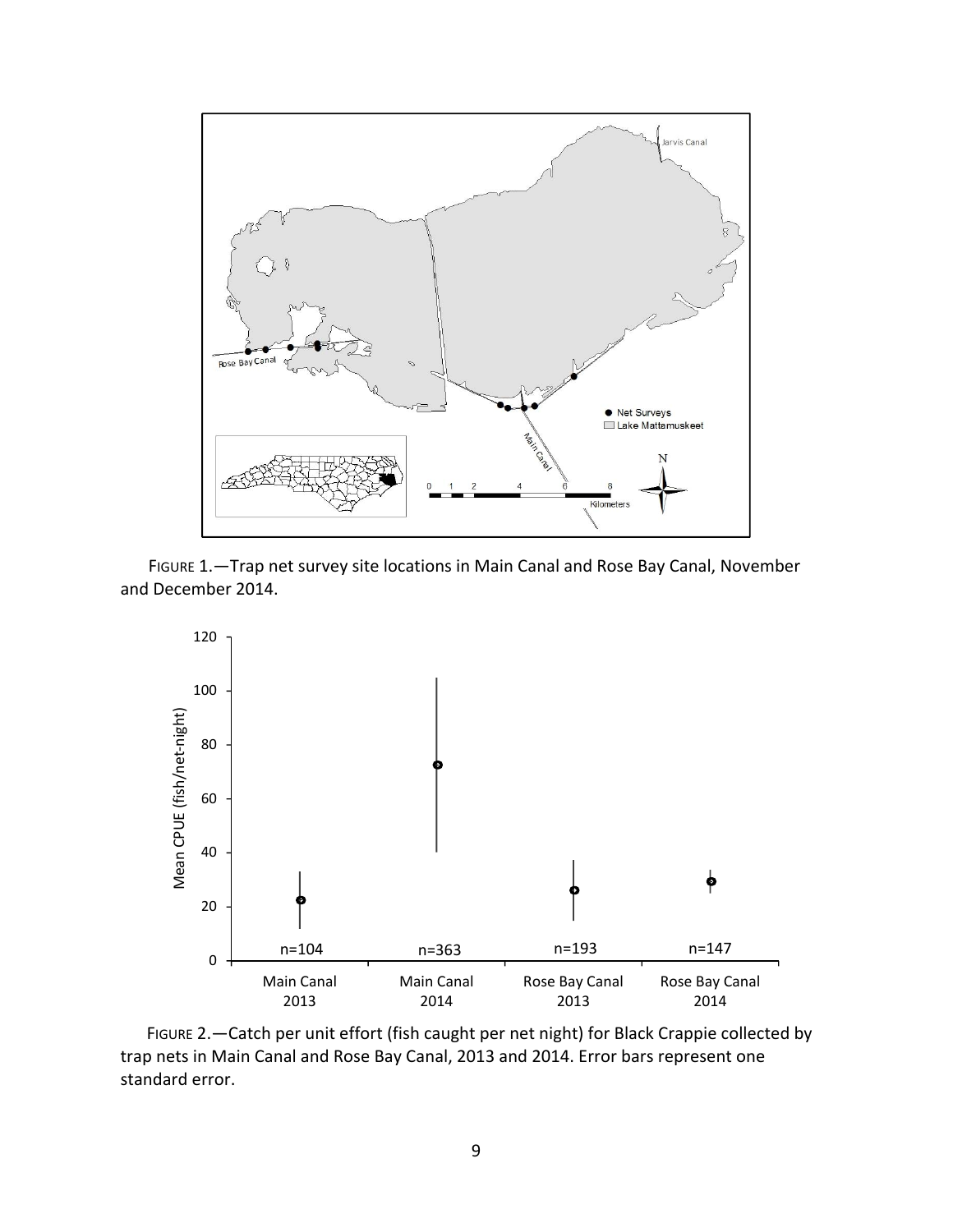

FIGURE 3.—Length frequency histograms for Black Crappie collected by trap nets in Main Canal and Rose Bay Canal, November and December 2014.



FIGURE 4.—Proportional size distribution for quality, preferred, and memorable Black Crappie collected by trap nets in Main Canal and Rose Bay Canal, November and December 2014.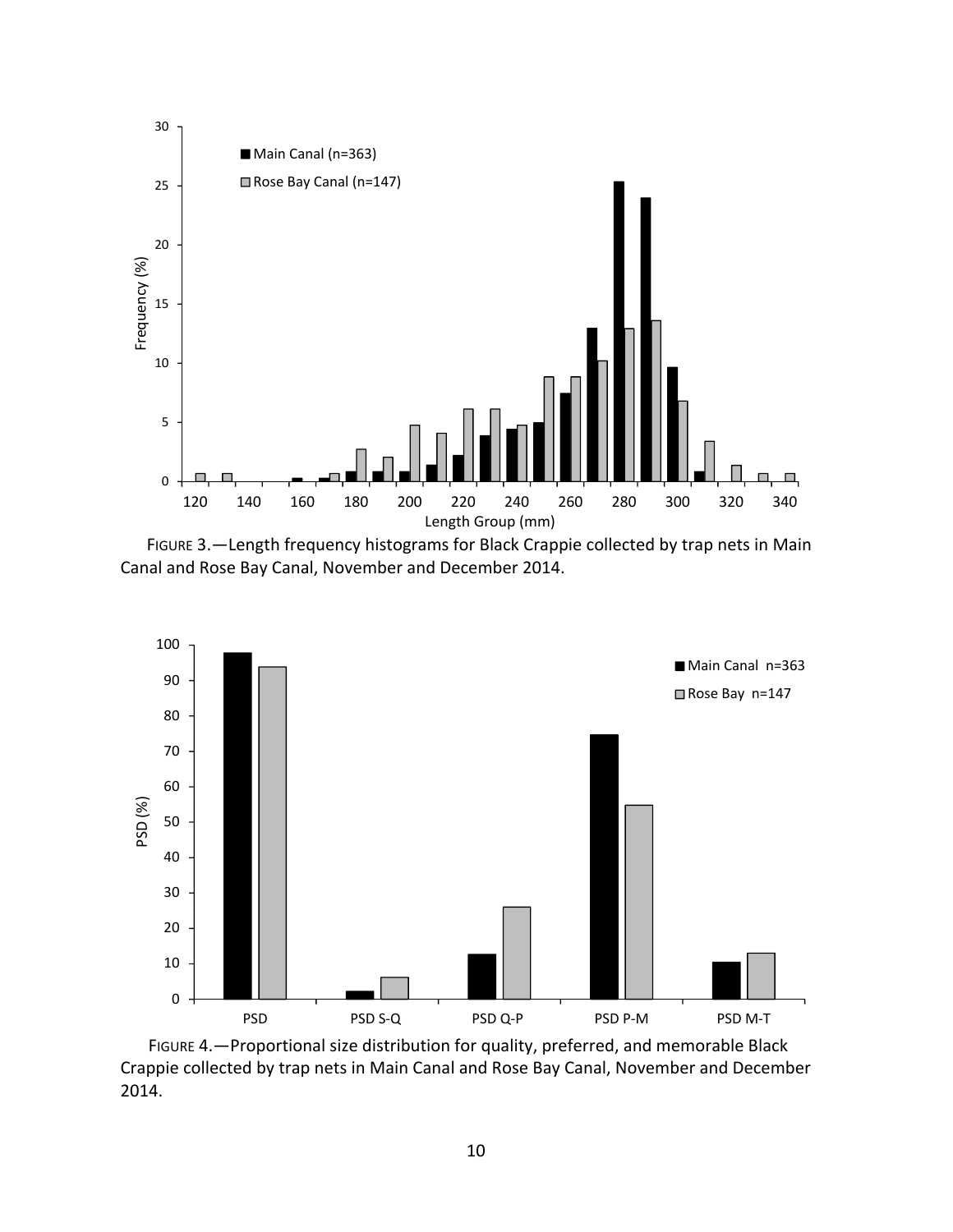

FIGURE 5.—Age frequency for 510 Black Crappie collected by trap nets in Main and Rose Bay canals, November and December 2014.



 FIGURE 6.—Mean total length at age of Black Crappie collected by trap nets in Main Canal, November 2014. Dots represent mean total length; bars represent maximum and minimum length observed at each age.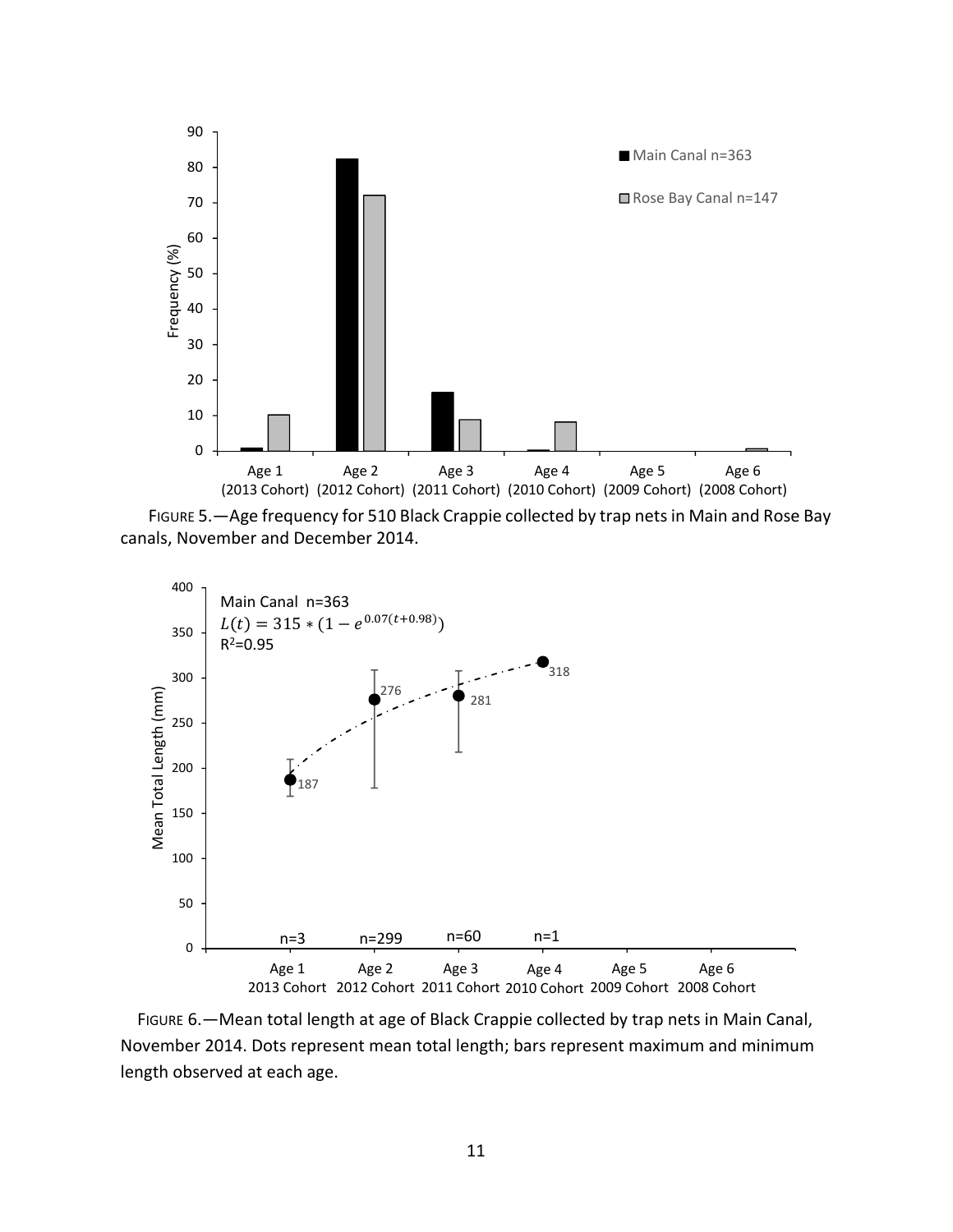





 FIGURE 8.—Mean Relative weights of stock, quality, preferred, and memorable length Black Crappie collected by trap nets in Main Canal and Rose Bay Canal, November and December 2014. Error bars represent one standard error.